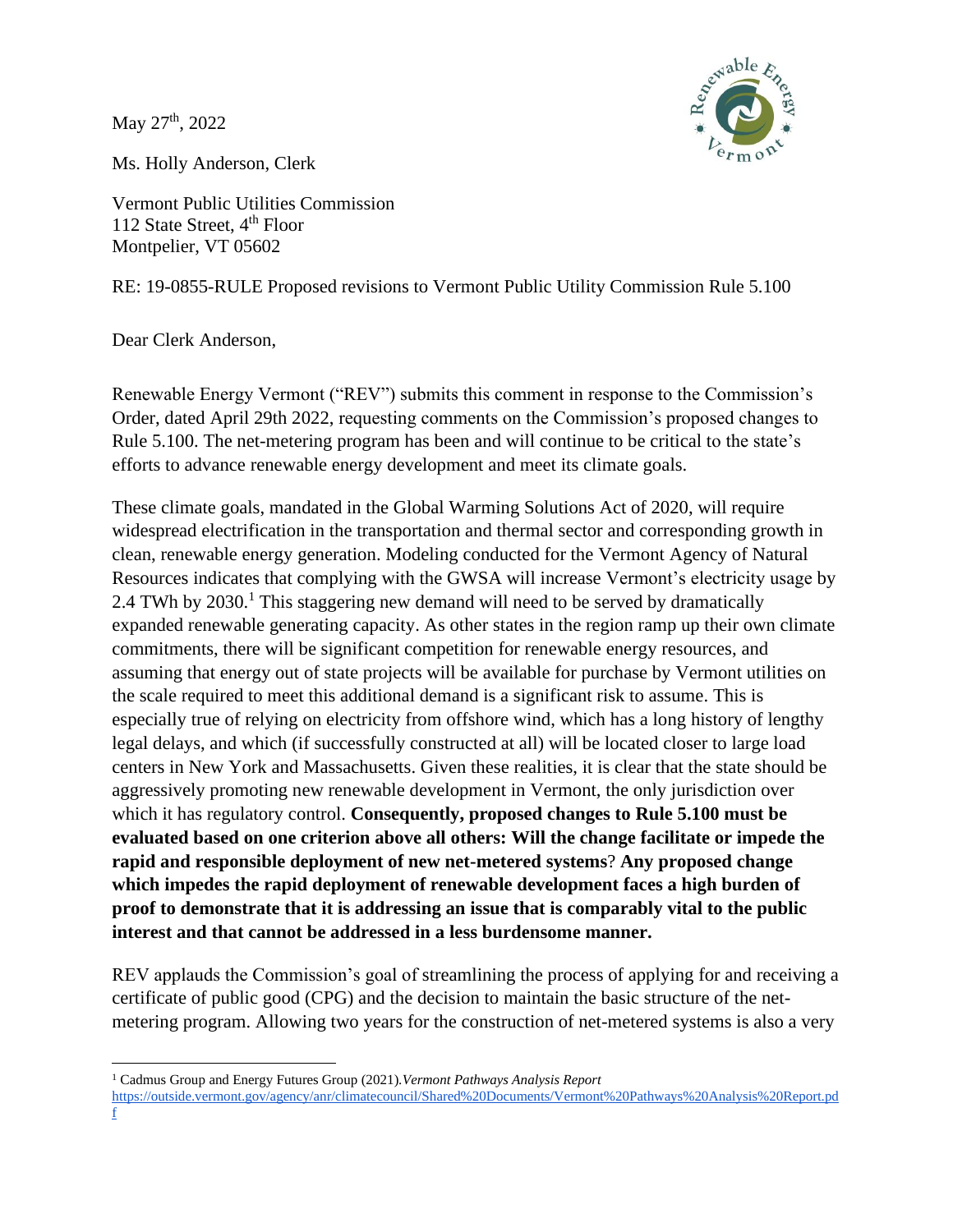positive change for customers and developers of net-metered systems that will facilitate netmetering deployment. However, many of the proposed changes in the draft rule unnecessarily restrict the locations and markets available for net-metered system, introduce uncertainty into the process, and otherwise impede the rapid and responsible deployment of net-metering in Vermont

Given the conflict between the stated goals of these revisions and what REV sees as their likely implication for net-metering in Vermont, REV respectfully urges that the Commission revisit the public engagement process for this Rule. It is vital that the state takes every opportunity to promote renewable development to further its climate goals but several of the proposed changes have the result of slowing renewable development under the net-metering program without a clearly articulated benefit.

# 1 Changes to the Preferred Site Definition Unnecessarily Discourages Net-Metering Development

Vermonters have a legitimate interest in balancing the benefits of new development of all types – residential, commercial, agricultural, and recreational as well as for new renewable generation – against the environmental and social impacts of that new development. The net-metering program's preferred site framework is intended to steer renewable energy development towards locations that mitigate environmental and social impacts – previously developed and disturbed sites and sites supported by local planning entities. Excessively restrictive criteria for preferred sites undermine the effectiveness of the preferred site mechanism by pushing developers to look for cheaper greenfield development options instead of pursuing preferred site locations. Consequently, any new restrictions on preferred should address meaningful problems, be well supported by the science, and be consistent with the principles guiding other types of development in Vermont. REV believes that several of the proposed changes to the preferred site definition do not address significant problems, are poorly justified, and artificially exclude sites that would effectively mitigate development impacts.

Several proposed revisions limit the portion of an otherwise eligible parcel that can be utilized for net-metering without considering the site-specific characteristics. Limiting renewable development to only a portion of the eligible parcel creates a strong likelihood that additional areas on the parcel that is generally unsuitable for other types of development and which, depending on their size and location, may provide only marginal environmental benefit, are not utilized for any productive purpose. As with other types of development, Vermont should be encouraging compact development of renewable generation, this means fully utilizing tracts that qualify for preferred site status absent a compelling rationale for their exclusion.

#### 1.1 Prohibition on Significant Forest Clearing

The proposed prohibition on "significant forest clearing" is overly broad, does not support the state's climate goals, or significantly advance conservation efforts. Among the potential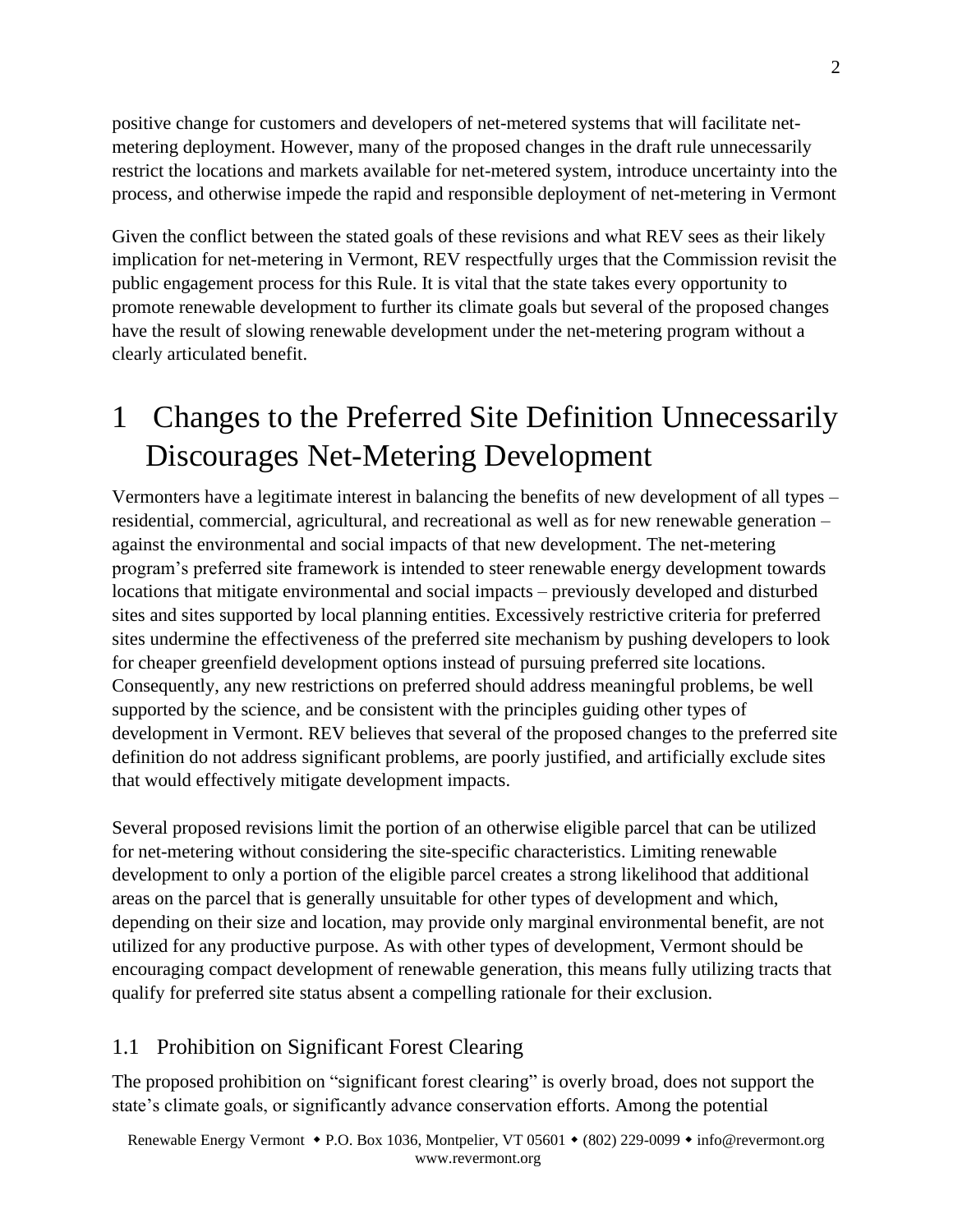revisions to limit tree clearing suggested by the Agency of Natural Resources, the blanket, oneacre method utilized in the proposed rule changes is the least sensitive to project context. The prohibition does not take into account project size, forest quality, habitat connectivity, or other factors that would speak to the balance between a project's benefits and its impacts or the urgency of preserving a specific forested block.

While there are estimates that Vermont's forest cover is declining by as much as 1,500 acres per year, this is overwhelmingly attributable to "suburban and rural residential sprawl."<sup>2</sup> In contrast, the *total impact* of net-metering on forest cover is the clearing of 208 acres.<sup>3</sup> It is unclear what public good is achieved by targeting this restriction at net-metering projects when these projects account for very little forest loss while also providing direct and measurable environmental benefits in the form of tangible greenhouse gas emission benefits that exceed the sequestration rates of Vermont's forests. Differentially penalizing renewable development for tree clearing is inconsistent with the state's climate and energy goals.

In addition, because the prohibition applies to land in "any stage of succession and not currently developed for non-forest use" it will block development on many of the brownfields, extraction sites, and previously disturbed sites that would otherwise be preferred sites. Essentially if a site does not transition directly to use for net-metering, scrub growth of dogwoods, birches and other early succession trees will cause the site to exit out of the pool of potential preferred sites within a few years.

REV strongly urges the Commission to reconsider this proposed change and re-engage stakeholder to consider 1) if the scale of forest clearing for net-metered projects rise to the level that it needs to be addressed at all and 2) to establish more scientifically ground criteria by which to determine what trees can and cannot be cleared that reflects their value to Vermont's environment.

#### 1.2 Preferred Site (2): Parking Lot Canopies

The proposed revision to net-metering for parking lot canopies (5.103 "Preferred Site" (2)), fails to recognize that unpaved parking lots are substantially similar to paved parking lots in terms of their impact on stormwater volumes and maybe worse from the perspective of nutrient run-off. The Department of Environmental Conservations Stormwater Management Rule includes both paved *and unpaved* roads as an example of impervious surfaces<sup>4</sup> and research at the University of Vermont indicates that unpaved roads contributed significantly to suspended sediment and

<sup>2</sup> Brown, Joshua (2017). *Report: Vermont Losing 1,500 Acres of Forest Every Year*. <https://www.uvm.edu/news/story/report-vermont-losing-1500-acres-forest-every-year>

<sup>3</sup> Vermont Agency of Natural Resources (2021). Forest Conversion for Net-Metering: Trends & Options to Reduce

<sup>4</sup> Vermont Department of Environmental Conservation (2017). *Environmental Protection Rules, Chapter 18, Stormwater Management Rule* page 5.

Renewable Energy Vermont • P.O. Box 1036, Montpelier, VT 05601 • (802) 229-0099 • info@revermont.org www.revermont.org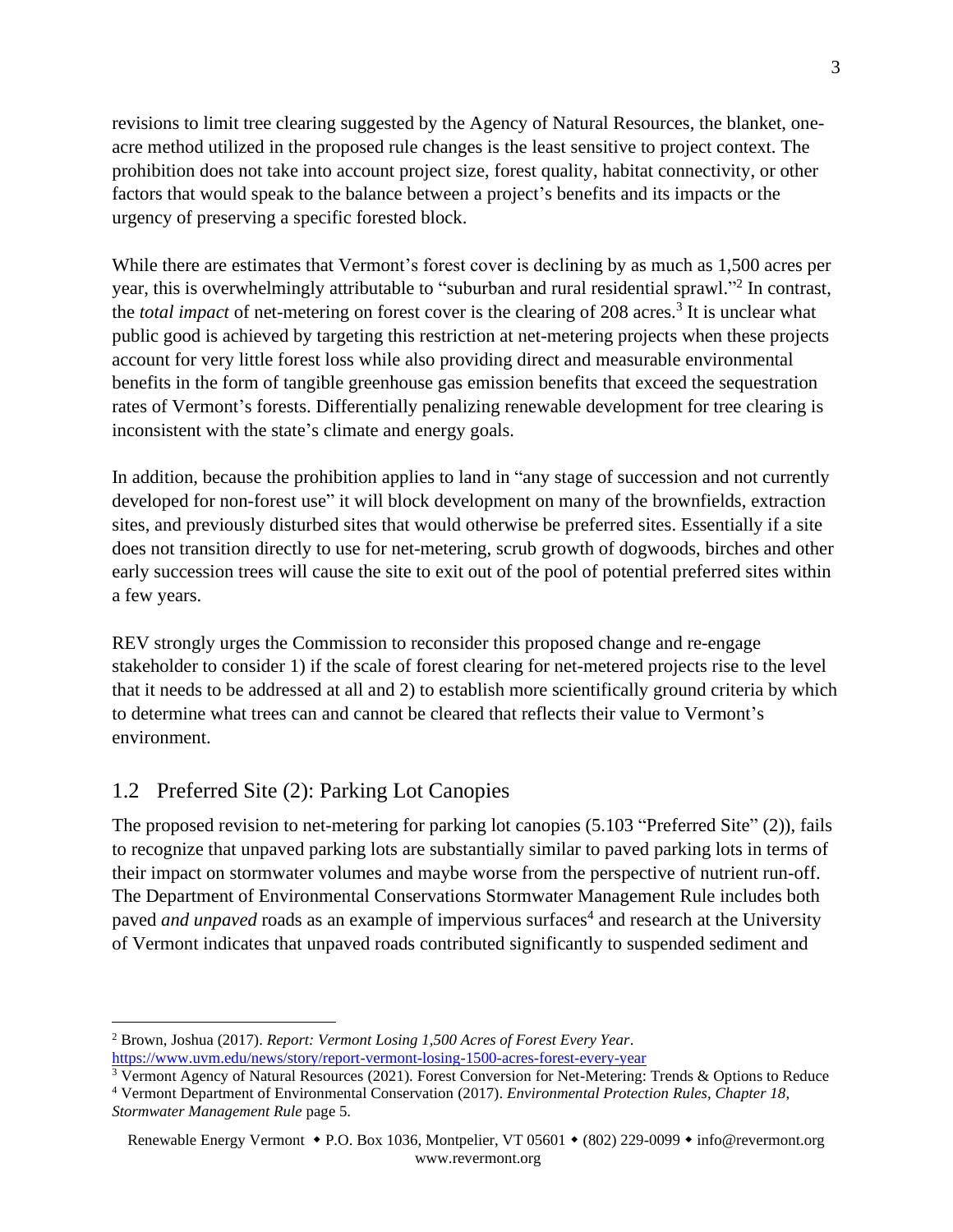phosphorus production.<sup>5</sup> Excluding unpaved parking lots from preferred site eligibility, therefore, reduces opportunities for renewable development but does not provide any clear environmental benefit. Revising this definition to simply read "A parking lot canopy over a parking lot provided that the location remains in use as a parking lot" would expand opportunities for renewable development that have minimal environmental impact and that could even be protective by reducing erosion at unpaved parking lots.

Additionally, because parking lots are such an environmentally advantageous site for solar development, but canopies are more expensive than other types of ground-mounted systems, REV urges the Commission to consider an additional site adjustor to encourage greater utilization of parking canopies.

#### 1.3 Preferred Site (3)&(6): Previously Developed Tracts & Extraction Site

The Commission proposes revising the criterion for previously tracts to mandate that energy generation infrastructure "must be located entirely within the footprint of either the existing structure or impervious surface" rather than simply "including" the existing structure or impervious surface. By limiting development to a subset of the eligible tract, without considering the specific characteristics of the site, this change would limit opportunities for renewable development without providing a clear environmental benefit.

Similarly, limiting development on extraction sites to the previously disturbed area creates similar problems. As discussed previously, mandating that renewable plants are limited to only a portion of a site that is eligible for preferred site status without accounting for site-specific characteristics, will result in less efficient utilization of locations that have marginal value for other purposes. As with the prohibition on tree clearing, a more sensible approach would be to set a rule about the percentage of the project that is located on the existing footprint. REV urges the Commission to revisit these proposed changes and re-engage with stakeholders on these issues.

#### 1.4 Preferred Site (5): Landfills

The Commission proposes adding language requiring "that the landfill is actively maintained under the authority of a post-closure certification, administrative order, or assurance of discontinuance, or in custodial care as recognized by the Agency of Natural Resources." REV believes that this change fails to recognize the development of net-metered facilities can provide an opportunity to bring landfills that have fallen out of compliance back into compliance. Rather than blocking renewable deployment in these cases, the Commission should be encouraging investment in these locations.

<sup>5</sup> Wemple, Beverly (2013), *Assessing the Effects of Unpaved Roads on Lake Champlain Water Quality* http://www.lcbp.org/wp-content/uploads/2013/07/74\_Road-Study\_revised\_June2013.pdf

Renewable Energy Vermont • P.O. Box 1036, Montpelier, VT 05601 • (802) 229-0099 • info@revermont.org www.revermont.org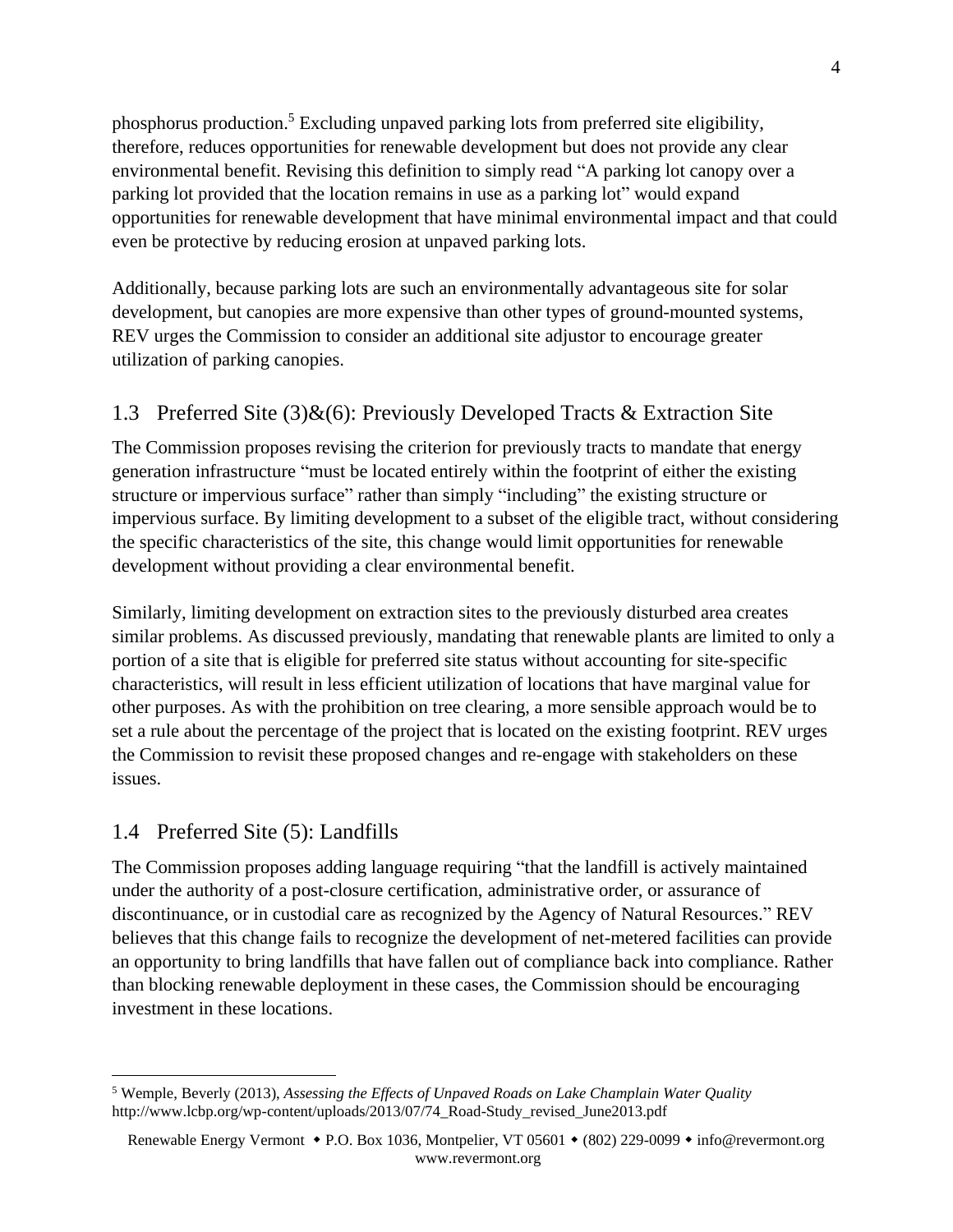## 2 Registration and Application Processes

### 2.1 5.105 Registration

The proposed change to interconnection requirement 5.105(E) that the applicant must obtain interconnection approval prior to filing a registration runs counter to the intent of the registration process to provide expedited approval for smaller projects. Requiring sequential rather than simultaneous interconnection and registration processes increases project timelines. At a minimum, a size threshold for this proposed change should be established.

## 2.2 5.106 Application for Facilities Up to and Including 50 kW

The proposed change to 5.106(A) to account for mixed systems ("mixed ground and roofmounted systems of up to 500 kW where the ground-mounted portion of the system does not exceed 50 kW") does not exclude mixed systems covered in Section 5.105 ("mixed ground and roof-mounted systems of up to 500 kW where the ground-mounted portion of the system does not exceed 15 kW"). It should be modified to specify that it applies to mixed systems where the ground-mounted portion *exceeds* 15 kW but does not exceed 50 kW to ensure that these definitions are mutually exclusive.

The proposed changes to the preferred site documentation requirements  $5.106(E)(8)$  seem excessively burdensome, especially for projects of this size. As discussed previously, limiting development on extraction sites strictly to the extent of the disturbed portion of the site is not an advantageous change so requiring documentation of that extent is also unnecessary. The burden required to meet this requirement discourages consideration of the very types of sites where it should be encouraged.

The proposed requirement that applications document any adjacent projects,  $5.106(E)(11)$  is impractical and raises privacy concerns for adjacent landowners. Information about projects or *planned projects* on adjacent parcels may or may not be accessible to the developer and access to adjacent properties for the purpose of measuring the distance between facilities may or may not be obtainable. Requiring that developers unearth information about the ownership and construction history of systems whose construction and operation they are not involved in places an unreasonable burden on applicants with a clear benefit.

## 2.3 5.107 Applications for Systems Greater than 50 kW

The Commission's proposed change to  $5.107(c)(12)$  would add a new decommissioning requirement for systems *equal to* 150 kW. This is inconsistent with the size thresholds used throughout the Rule which otherwise divide plants with a capacity *less than or equal to 150 kW* from those that are *greater than 150 kW*, see for example the Category II, III, and IV size thresholds and the setback requirement in Section 5.113. Using differing size thresholds creates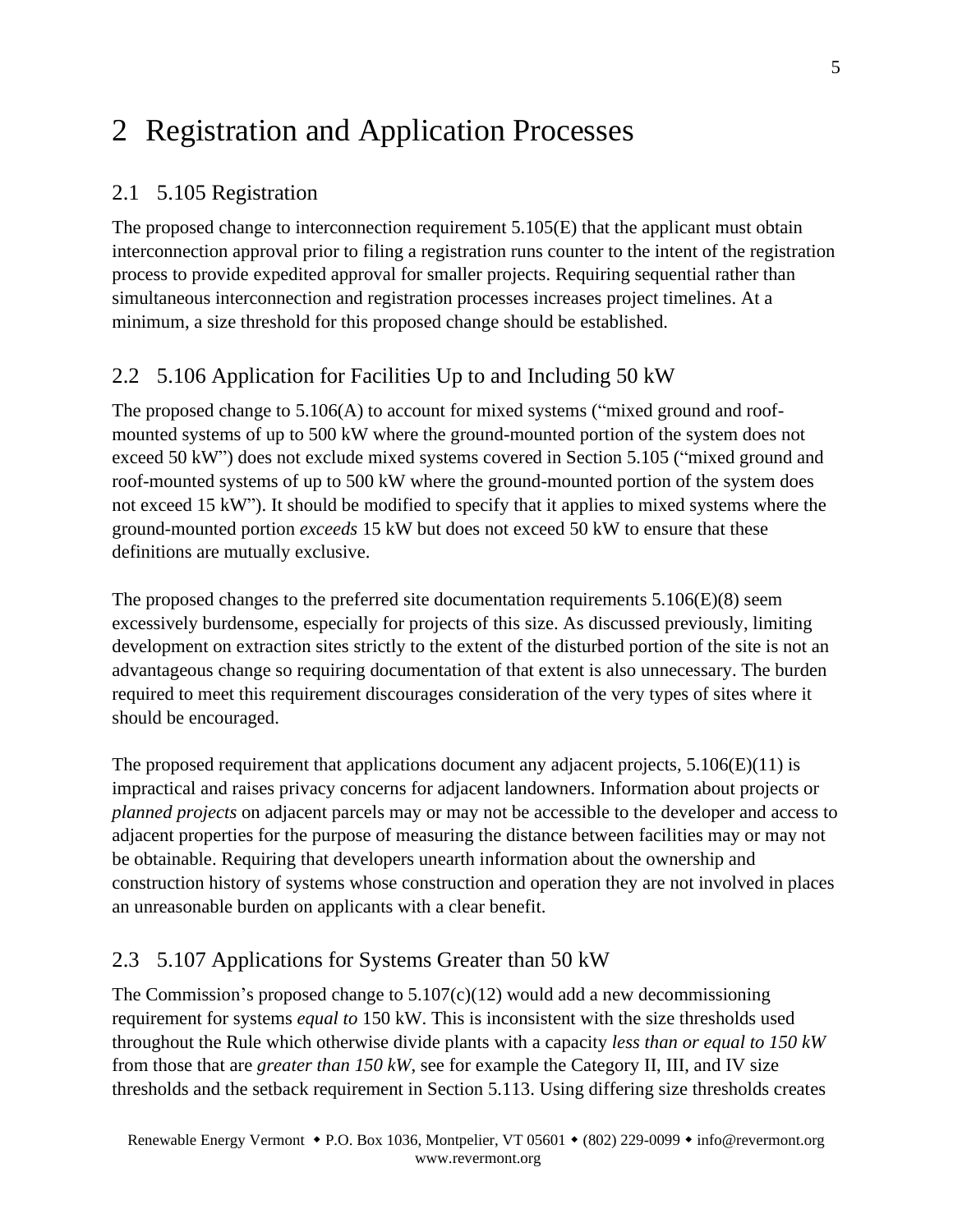unnecessary confusion and it is unclear what value is achieved by adding a decommissioning requirement for systems that are exactly 150 kW. In practical effect this would likely lead to the elimination of 150 kW systems in favor of 149 kW systems. It is unclear what interest would be served by this change.

The proposed requirement that applications document any adjacent projects,  $5.107(C)(15)$  is impractical and raises privacy concerns for adjacent landowners. Information about projects or *planned projects* on adjacent parcels may or may not be accessible to the developer and access to adjacent properties for the purpose of measuring the distance between facilities may or may not be obtainable. Requiring that developers unearth information about the ownership and construction history of systems whose construction and operation they are not involved in places an unreasonable burden on applicants with a clear benefit.

## 2.4 5.108 and 5.109 Amendments and Changes to Net-Metering Systems

REV is concerned that the recommended changes to the amendment processes in 5.108 and 5.109 are too vague and rely on a nebulous definition of "substantial impact." Requiring system This introduces new uncertainty into the process and raises significant obstacles for smaller installers. REV recommends additional public engagement to ensure that this process is clear and feasible.

# 3 Prohibiting Wholesale Market Participation Chills Innovation and Disadvantages Vermont

Section 5.135 provides that "[n]o net-metering system may participate in a wholesale market unless authorized by the Commission." In the *Order Requesting Comments on the Draft Rule*, the Commission states that "[t]his section has been added to prevent net-metering systems from receiving both retail and wholesale compensation unless authorized by the Commission." The Commission's Draft Rule and *Order Requesting Comments* fail to identify a need for establishing this significant barrier for net-metering systems participating in wholesale markets. According to the *Order*, the intent of Draft Rule Section 5.135 is to prevent compensation in wholesale markets for net-metering systems without the Commission's prior consent. A reasonable reader could infer here that the Commission seeks to protect against double compensation (i.e., double-counting for the same services), but the broad language of the Draft Rule goes much further to presume that net-metering systems have no right to wholesale markets to provide any service, even if it is a service that is not already being compensated through the net metering program.

The Commission, of course, has broad discretion over net metering as a retail practice. FERC Order No. 2222 recognizes that states may certainly condition the right to participate in retail programs, like net metering, "on those resources not also participating in RTO/ISO markets,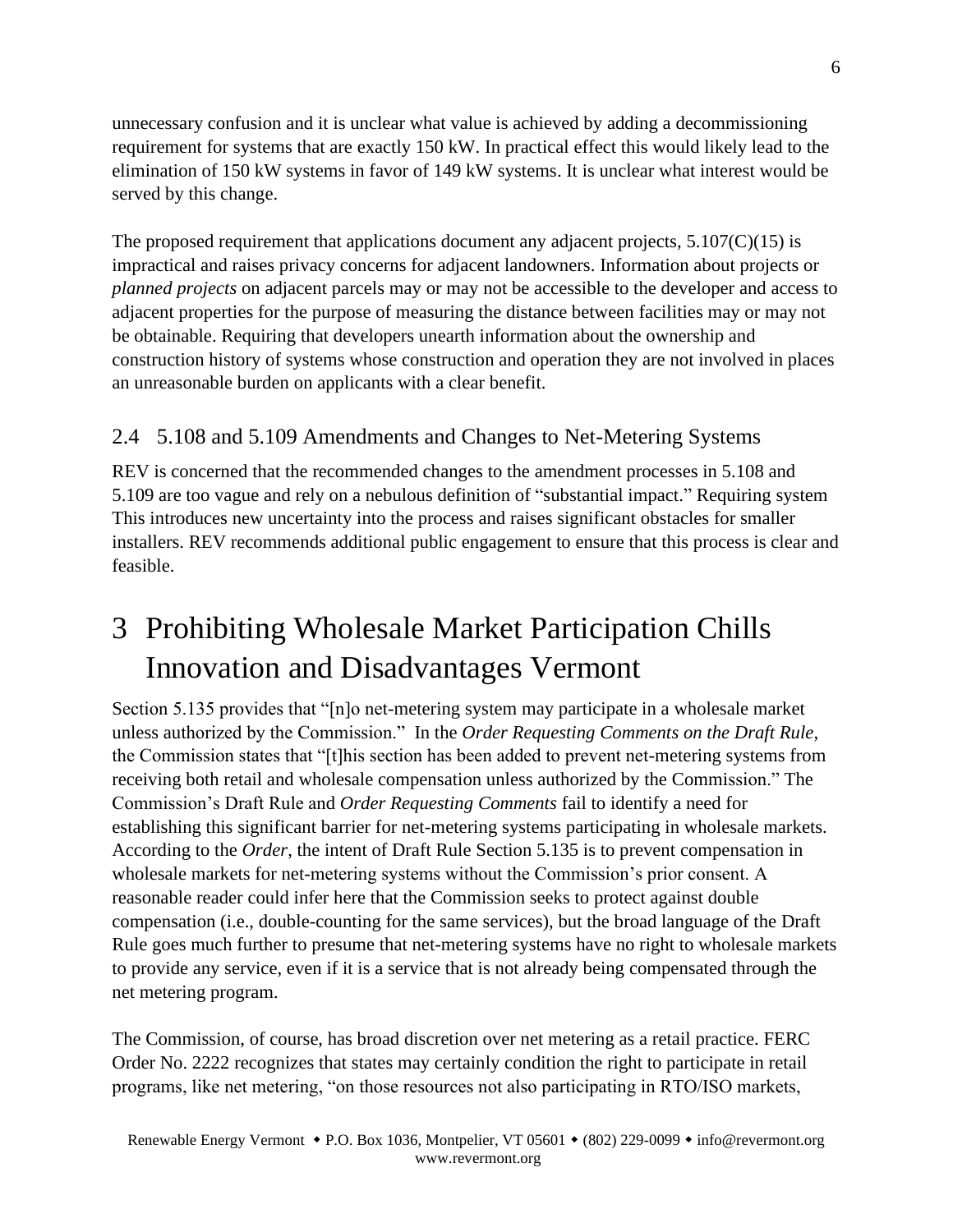which should allow them to mitigate any double-compensation concerns." [Order No. 2222, ¶ 162 (p.131)]. But in rejecting a broad presumption or prohibition against dual participation in retail programs and wholesale markets in its final rule, FERC made the following observations:

We agree with many commenters that the NOPR proposal could undermine the effectiveness of existing retail and wholesale programs, render current RTO/ISO market participants ineligible to continue their participation, and reduce competition in RTO/ISO markets, which could lead to unjust and unreasonable rates. Further, there may be instances in which an individual distributed energy resource could technically, reliably, and economically provide multiple, distinct services at wholesale and retail levels, and therefore preventing it from doing so may undermine the final rule by creating a new barrier to participation in RTO/ISO markets, thereby inhibiting competition and decreasing reliability. [Order No. 2222 ¶ 163, p. 131-32]

Similarly here, creating an additional step–and the uncertainty of whether the Commission will allow even existing wholesale market participation to continue for any net-metering systems so engaged–will serve to discourage potential participation and chill innovation in the market to provide "distinct services" to the wholesale markets as a complement and additional source of value for the net-metering system owner.

Moreover, the Commission need not assume the additional role of being the gatekeeper to the wholesale market for distributed energy resources engaged in net metering. In Order No. 2222 FERC granted "RTOs/ISOs flexibility with respect to the restrictions they propose in their tariffs to minimize market impacts caused by the double-counting of services provided by distributed energy resources in the RTO/ISO markets. If NE-ISO provides an avenue for net-metering customers to participate in the wholesale markets that will further enhance the value proposition of installing and utilizing behind-the-meter solar and solar+storage in this manner, it would seem like only a net positive for Vermont. Greater value streams that could be enabled by dual participation in retail programs and wholesale markets can help make a stronger value proposition to give greater access to low-and-moderate income customers. However, if Vermont is the only state, regionally, that presumptively prohibits wholesale market participation for netmetering systems, it could result in a lost opportunity for Vermont as more customer-sited capacity is built in other states.

The Commission also need not assume the additional administrative burden and work of being the gatekeeper of net-metering customers into wholesale markets in all circumstances. As written, the Draft Rule provides no details about a process that customers who may want to participate in wholesale markets would have to undertake to get permission. The most appropriate time to **clarify** the expectations of interested parties is through a rulemaking where the aggregation review process can be considered in coordination with any potential restriction for net-metered resources. Rather than delay an affirmative determination that net-metering customers can participate under a certain set of conditions in a future rulemaking, it would be far easier to simply strike Section 3.135 and remove the presumptive bar to dual participation,

Renewable Energy Vermont • P.O. Box 1036, Montpelier, VT 05601 • (802) 229-0099 • info@revermont.org www.revermont.org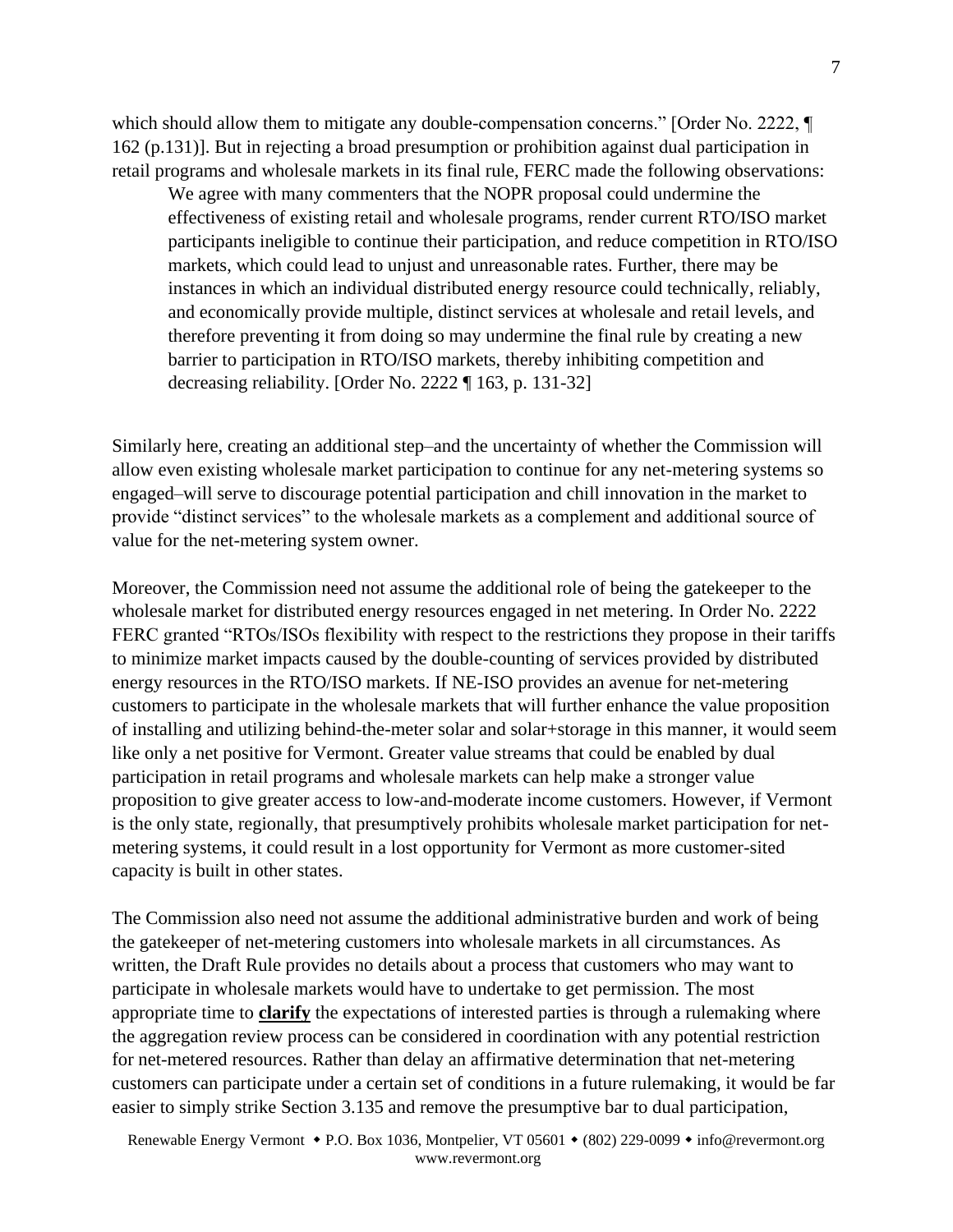allowing NE-ISO's process to decide which "distinct services" are capable of being provided under Vermont's net-metering rules without raising the specter of double compensation for providing the same service. Additionally, it may be more effective to identify specific situations where dual participation may be problematic and bar participation in those instances rather than bar participation in all cases unless approved by the Commission. Accordingly REV, respectfully requests that the Commission strike Section 5.135 to avoid unnecessarily chilling innovation and complicating the opportunities that FERC's Order No. 2222 harkens to open up for the distributed energy resource market in Vermont.

## 4 3. Additional Recommendations

#### 4.1 Updates to Net-Metering Compensation

REV recommends several changes to the calculation of the blended residential rates to ensure that the rate received by net-metered customers is accurate and up to date. First, REV recommends that the blended rate be updated on an annual rather than biennial basis. The calculation of these rates is straightforward and the failure to update these values in a timely manner erodes the values of the electricity provided by net-metered customers. Second, REV recommends that the statewide blended residential rate be calculated using the utilities' actual blended residential rate rather than an estimate of the blended rate calculated by the Department of Public Service. The Department's methodology assumes that all users utilize the full initial rate block in all months which skews their estimate downward. This approach is unnecessary since the utilities' actual blended rate is readily calculable from their billing data. We recommend that the utilities provide this data annually by the end of February. Finally, REV recommends that the Commission require that the Department weight retail sales based on the preceding year's retail sales data. This data is again readily available to the utilities and should be shared with the Department in a timely manner.

#### 4.2 Residential Production Meters

REV recommends that for residential systems the Commission drop the requirement that the applicant install a production meter  $(5.126(A)(1))$ . Production meters add cost to net-metered systems and create additional complications when paired with battery storage. As residential systems move increasing to solar plus storage, removal of the production meter will incentive residential customers to utilize their batteries to maximize self-consumption, providing the greatest benefit to the grid and ratepayers.